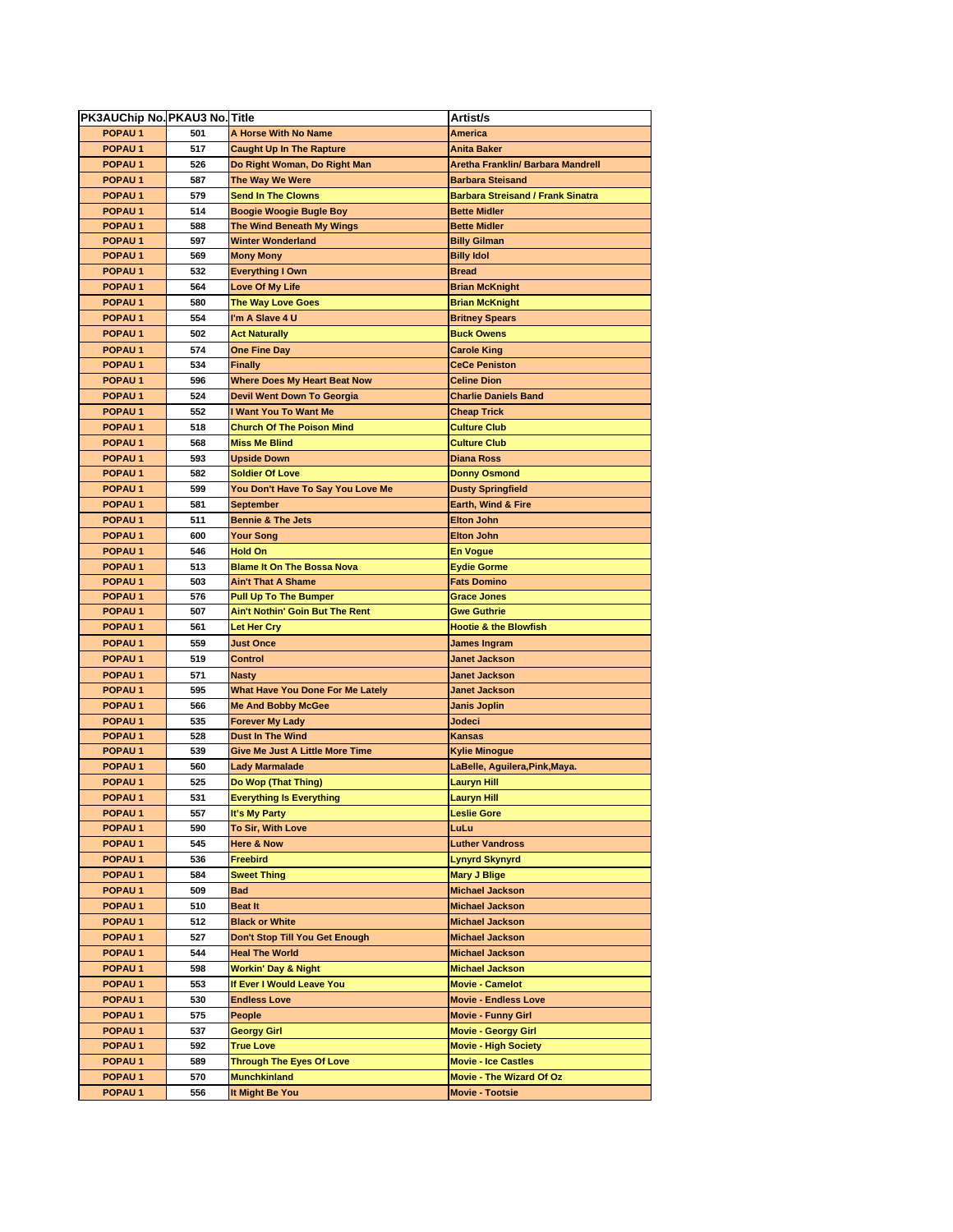| POPAU <sub>1</sub> | 505 | <b>And All That Jazz</b>             | <b>Musical - Chicago</b>                  |
|--------------------|-----|--------------------------------------|-------------------------------------------|
| POPAU <sub>1</sub> | 585 | <b>That's Entertainment</b>          | <b>Musical - The Band Wagon</b>           |
| <b>POPAU1</b>      | 529 | <b>Ease On Down The Road</b>         | <b>Musical - The Wiz</b>                  |
| POPAU <sub>1</sub> | 591 | <b>Treat Me Right</b>                | <b>Pat Benatar</b>                        |
| POPAU <sub>1</sub> | 594 | <b>We Belong</b>                     | <b>Pat Benatar</b>                        |
| POPAU <sub>1</sub> | 520 | Crazy                                | <b>Patsy Cline</b>                        |
| POPAU <sub>1</sub> | 555 | I Miss You So                        | <b>Paul Anka</b>                          |
| POPAU <sub>1</sub> | 586 | The Way That You Love Me (It's Just) | <b>Paula Abdul</b>                        |
| POPAU <sub>1</sub> | 533 | <b>Family Portrait</b>               | <b>Pink</b>                               |
| POPAU <sub>1</sub> | 558 | <b>Just Like A Pill</b>              | <b>Pink</b>                               |
| POPAU <sub>1</sub> | 515 | <b>Born To Wander</b>                | <b>Rare Earth</b>                         |
| <b>POPAU1</b>      | 572 | <b>Night Life</b>                    | <b>Ray Price</b>                          |
| POPAU <sub>1</sub> | 583 | <b>Super Freak</b>                   | <b>Rick James</b>                         |
| POPAU <sub>1</sub> | 548 | I Don't know how to love him         | Sarah Brightman                           |
| POPAU <sub>1</sub> | 578 | San Francisco (Flowers in Your Hair) | <b>Scott McKenzie</b>                     |
| POPAU <sub>1</sub> | 516 | <b>Can't Get Enough Of You Baby</b>  | <b>Smashmouth</b>                         |
| POPAU <sub>1</sub> | 522 | Cruisin'                             | <b>Smokey Robinson &amp; the Miracles</b> |
| <b>POPAU1</b>      | 565 | <b>Magic Carpet Ride</b>             | <b>Steppenwolf</b>                        |
| POPAU <sub>1</sub> | 549 | I Just Called To Say I Love You      | <b>Stevie Wonder</b>                      |
| POPAU <sub>1</sub> | 577 | <b>Pump Up The Jam</b>               | <b>Technotronic</b>                       |
| POPAU <sub>1</sub> | 538 | Get Back                             | <b>The Beatles</b>                        |
| <b>POPAU1</b>      | 563 | <b>Long And Winding Road</b>         | <b>The Beatles</b>                        |
| POPAU <sub>1</sub> | 573 | <b>Nowhere Man</b>                   | <b>The Beatles</b>                        |
| <b>POPAU1</b>      | 547 | <b>Hurting Each Other</b>            | <b>The Carpenters</b>                     |
| POPAU <sub>1</sub> | 543 | <b>Hair</b>                          | <b>The Cowsills</b>                       |
| POPAU <sub>1</sub> | 562 | <b>Listen To The Music</b>           | <b>The Doobie Brothers</b>                |
| POPAU <sub>1</sub> | 540 | Go Where You Wanna Go                | <b>The Fifth Dimension</b>                |
| POPAU <sub>1</sub> | 508 | <b>Baby I Need Your Loving</b>       | <b>The Four Tops</b>                      |
| POPAU <sub>1</sub> | 523 | Daydream Believer                    | <b>The Monkees</b>                        |
| POPAU <sub>1</sub> | 551 | <b>Think We're Alone Now</b>         | <b>Tiffany</b>                            |
| POPAU <sub>1</sub> | 542 | <b>Green Green Grass Of Home</b>     | <b>Tom Jones</b>                          |
| <b>POPAU1</b>      | 506 | <b>Another Sad Love Song</b>         | <b>Toni Braxton</b>                       |
| POPAU <sub>1</sub> | 550 | I Left My Heart In San Francisco     | <b>Tony Bennett</b>                       |
| POPAU <sub>1</sub> | 541 | <b>Good Times</b>                    | <b>TV Theme - Good Times</b>              |
| <b>POPAU1</b>      | 521 | Cool As Ice (Everybody Get Loose)    | Vanilla Ice                               |
| POPAU <sub>1</sub> | 504 | All The Man That I Need              | <b>Whitney Houston</b>                    |
| POPAU <sub>1</sub> | 567 | <b>Miracle</b>                       | <b>Whitney Houston</b>                    |
| <b>POPAU2</b>      | 675 | Nite & Day                           | <b>AI B Sure</b>                          |
| <b>POPAU2</b>      | 614 | <b>Born Free</b>                     | <b>Andy Williams</b>                      |
| <b>POPAU2</b>      | 689 | <b>Sweet Love</b>                    | <b>Anita Baker</b>                        |
| <b>POPAU2</b>      | 619 | <b>Chain Of Fools</b>                | <b>Aretha Franklin</b>                    |
| <b>POPAU2</b>      | 617 | Can't Get Enough OF Your Love Babe   | <b>Barry White</b>                        |
| <b>POPAU2</b>      | 686 | <b>Spinning Wheel</b>                | <b>Blood Sweat &amp; Tears</b>            |
| <b>POPAU2</b>      | 676 | On Bended Knee                       | <b>Boyz II Men</b>                        |
| <b>POPAU2</b>      | 607 | <b>Baby I'm - A Want You</b>         | <b>Bread</b>                              |
| <b>POPAU2</b>      | 653 | If                                   | <b>Bread</b>                              |
| <b>POPAU2</b>      | 615 | <b>Boys</b>                          | <b>Britney Spears</b>                     |
| <b>POPAU2</b>      | 660 | It's Too Late                        | <b>Carole King</b>                        |
| POPAU <sub>2</sub> | 697 | <b>We Don't Talk Anymore</b>         | <b>Cliff Richard</b>                      |
| <b>POPAU2</b>      | 659 | It's Only Make Believe               | <b>Conway Twitty</b>                      |
| <b>POPAU2</b>      | 656 | I'll Tumble 4 Ya                     | <b>Culture Club</b>                       |
| <b>POPAU2</b>      | 604 | <b>All Through The Night</b>         | <b>Cyndi Lauper</b>                       |
| <b>POPAU2</b>      | 695 | <b>True Colors</b>                   | <b>Cyndi Lauper</b>                       |
| <b>POPAU2</b>      | 645 | I Can Dream About You                | Dan Hartman                               |
| <b>POPAU2</b>      | 640 | <b>Gotta Get Through This</b>        | <b>Daniel Bedingfield</b>                 |
| <b>POPAU2</b>      | 644 | <b>Highway Star</b>                  | <b>Deep Purple</b>                        |
| <b>POPAU2</b>      | 699 | Whip It                              | <b>Devo</b>                               |
| <b>POPAU2</b>      | 657 | I'm Gonna Make You Love Me           | <b>Dian Ross &amp; Supremes</b>           |
| <b>POPAU2</b>      | 664 | <b>Love Hangover</b>                 | <b>Diana Ross</b>                         |
| <b>POPAU2</b>      | 667 | Love Train                           | <b>Dionne Warwick</b>                     |
| <b>POPAU2</b>      | 651 | I Touch Myself                       | <b>Divinyls</b>                           |
| <b>POPAU2</b>      | 687 | <b>Vincent</b>                       | Don McLean                                |
| POPAU <sub>2</sub> | 647 | Don't Wanna Go On With You Like That | <b>Elton John</b>                         |
| <b>POPAU2</b>      | 692 | The One                              | <b>Elton John</b>                         |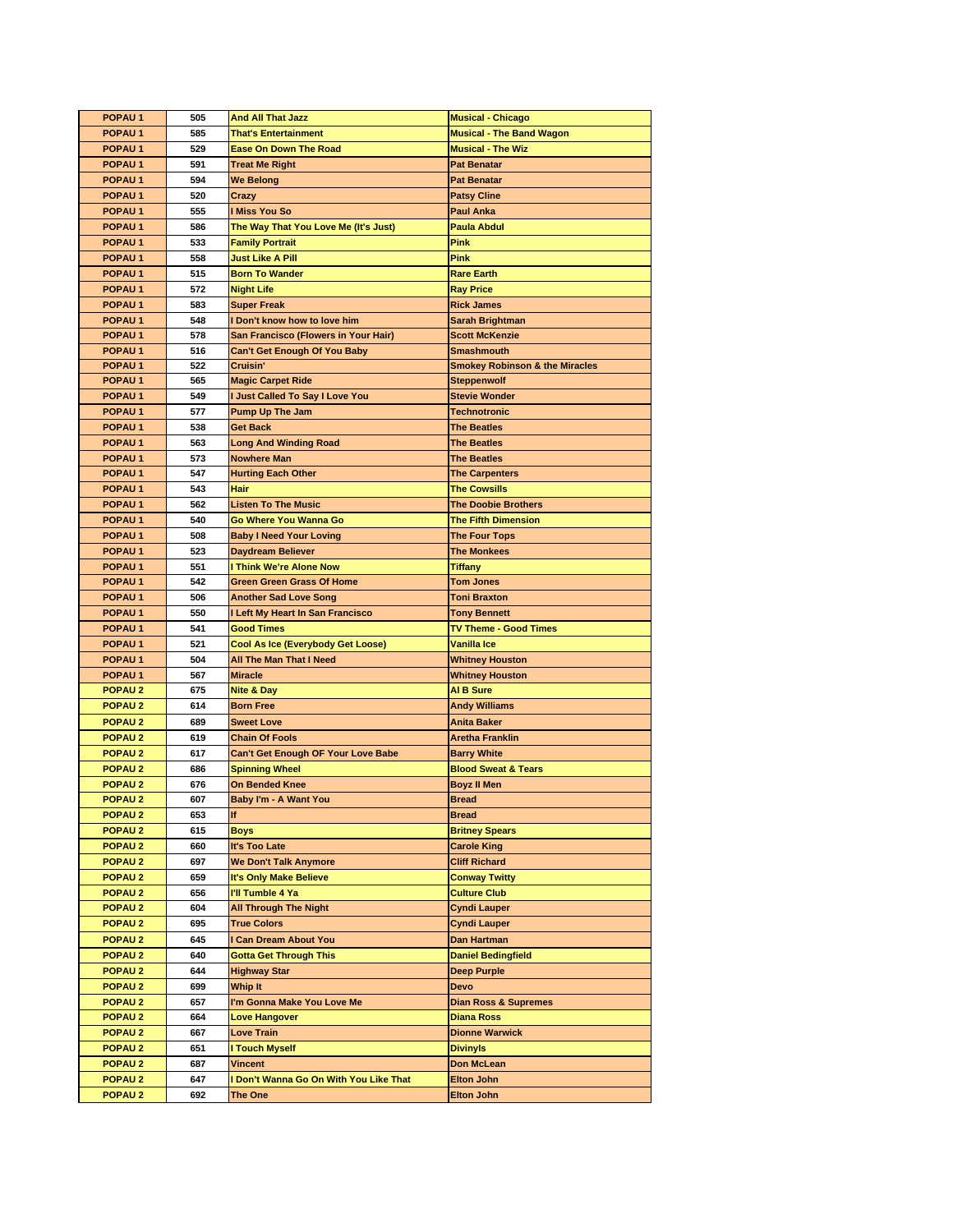| <b>POPAU2</b>      | 616 | <b>Burning Love</b>                                                     | <b>Elvis Presley</b>                        |
|--------------------|-----|-------------------------------------------------------------------------|---------------------------------------------|
| <b>POPAU2</b>      | 642 | <b>Heartbreak Hotel</b>                                                 | <b>Elvis Presley</b>                        |
| <b>POPAU2</b>      | 690 | Take Me As I Am                                                         | <b>Faith Hill</b>                           |
| <b>POPAU2</b>      | 698 | When I Fall In Love                                                     | <b>Frank Sinatra</b>                        |
| <b>POPAU2</b>      | 652 | I Will Survive                                                          | Gloria Gaynor                               |
| <b>POPAU2</b>      | 658 | <b>Iris</b>                                                             | <b>Goo Goo Dolls</b>                        |
| <b>POPAU2</b>      | 671 | <b>Miss You Much</b>                                                    | <b>Janet Jackson</b>                        |
| <b>POPAU2</b>      | 622 | <b>Crystal Blue Persuasion</b>                                          | Joan Jett                                   |
| <b>POPAU2</b>      | 610 | <b>Before The Dawn</b>                                                  | <b>Judas Priest</b>                         |
| POPAU <sub>2</sub> | 678 | <b>Over The Rainbow</b>                                                 | <b>Judy Garland</b>                         |
| <b>POPAU2</b>      | 636 | <b>Get Down Tonight</b>                                                 | <b>KC &amp; the Sunshine Band</b>           |
| <b>POPAU2</b>      | 603 | All I Ever Need Is You                                                  | <b>Kenny Rogers</b>                         |
| POPAU <sub>2</sub> | 662 | <b>Ladies Night</b>                                                     | Kool & The Gang                             |
| <b>POPAU2</b>      | 618 | Can't Get You Out Of My Head                                            | <b>Kylie Minogue</b>                        |
| <b>POPAU2</b>      | 700 | <b>Working For The Weekend</b>                                          | Loverboy                                    |
| <b>POPAU2</b>      | 683 | <b>Sexual Heaing</b>                                                    | <b>Marvin Gaye</b>                          |
| <b>POPAU2</b>      | 628 | <b>Down At The Twist And Shout</b>                                      |                                             |
|                    | 655 |                                                                         | <b>Mary Chapin- Carpenter</b>               |
| <b>POPAU2</b>      | 669 | If We Make It Through December                                          | <b>Merle Haggard</b>                        |
| <b>POPAU2</b>      |     | <b>Mama Tried</b>                                                       | <b>Merle Haggard</b>                        |
| <b>POPAU2</b>      | 625 | <b>Devil With A Blue Dress</b>                                          | <b>Mitch Ryder &amp; The Detroit Ryders</b> |
| <b>POPAU2</b>      | 631 | Evergreen                                                               | Movie - A Star Is Born                      |
| <b>POPAU2</b>      | 606 | <b>Arthur's Theme</b>                                                   | <b>Movie - Arthur</b>                       |
| <b>POPAU2</b>      | 677 | Out Here On My Own                                                      | <b>Movie - Fame</b>                         |
| <b>POPAU2</b>      | 626 | Do You Know Where You're Going To?                                      | <b>Movie - Mahogany</b>                     |
| POPAU <sub>2</sub> | 637 | <b>Get Me To The Church On Time</b>                                     | <b>Movie - My Fair Lady</b>                 |
| <b>POPAU2</b>      | 646 | I Could Have Danced All Night                                           | <b>Movie - My Fair Lady</b>                 |
| <b>POPAU2</b>      | 691 | <b>The Morning After</b>                                                | <b>Movie - Posiden Adventure</b>            |
| <b>POPAU2</b>      | 639 | <b>Good Morning</b>                                                     | <b>Movie - Singing In The Rain</b>          |
| <b>POPAU2</b>      | 668 | <b>Make 'Em Laugh</b>                                                   | <b>Movie - Singing In the Rain</b>          |
| <b>POPAU2</b>      | 666 | Love Is A Many Splendored Thing                                         | <b>Movie - The Four Aces</b>                |
| <b>POPAU2</b>      | 654 | If I Only Had A Brian                                                   | <b>Movie - The Wizard Of Oz</b>             |
| <b>POPAU2</b>      | 673 | <b>Music Of The Night</b>                                               | <b>Musical - Phantom Of The Opera</b>       |
|                    |     |                                                                         |                                             |
| <b>POPAU2</b>      | 648 | I Drive Myself Crazy                                                    | <b>N</b> Sync                               |
| <b>POPAU2</b>      | 649 | <b>I Need Love</b>                                                      | N Sync                                      |
| <b>POPAU2</b>      | 623 | <b>Dance With Me</b>                                                    | <b>Orleans</b>                              |
| <b>POPAU2</b>      | 605 | <b>April Love</b>                                                       | <b>Pat Boone</b>                            |
| POPAU <sub>2</sub> | 635 | <b>Forever Your Girl</b>                                                | <b>Paula Abdul</b>                          |
| <b>POPAU2</b>      | 602 | <b>Against All Odds (Take A Look At Me)</b>                             | <b>Phil Collins</b>                         |
| <b>POPAU2</b>      | 661 | Just When I Needed You Most                                             | <b>Randy Vanwarmer</b>                      |
| <b>POPAU2</b>      | 643 | <b>Hello Mary Lou (Goodbye Heart)</b>                                   | <b>Rick Nelson</b>                          |
| <b>POPAU2</b>      | 665 | Livin La Vida Loca                                                      | <b>Ricky Martin</b>                         |
| POPAU <sub>2</sub> | 601 | <b>A Million To One</b>                                                 | <b>Selena</b>                               |
| POPAU <sub>2</sub> | 613 | <b>Blue Moon</b>                                                        | Sha Na Na                                   |
| <b>POPAU2</b>      | 696 | <b>Walkin on the Sun</b>                                                | <b>Smashmouth</b>                           |
| <b>POPAU2</b>      | 693 | <b>Then Came You</b>                                                    | Smashmouth                                  |
| <b>POPAU2</b>      | 650 | <b>I Second That Emotion</b>                                            | <b>Smokey Robinson &amp; the Miracles</b>   |
| <b>POPAU2</b>      | 684 | <b>Shop Around</b>                                                      | <b>Smokey Robinson &amp; the Miracles</b>   |
| <b>POPAU2</b>      | 612 | <b>Blackbird</b>                                                        | <b>The Beatles</b>                          |
| POPAU <sub>2</sub> | 624 | Day Tripper                                                             | <b>The Beatles</b>                          |
| POPAU <sub>2</sub> | 633 | Fool On The Hill                                                        | <b>The Beatles</b>                          |
| <b>POPAU2</b>      | 638 | <b>Good Day Sunshine</b>                                                | <b>The Beatles</b>                          |
| <b>POPAU2</b>      | 670 | <b>Michelle</b>                                                         | <b>The Beatles</b>                          |
| <b>POPAU2</b>      | 634 | For All We Know                                                         | <b>The Carpenters</b>                       |
| <b>POPAU2</b>      | 629 | Easy                                                                    | <b>The Commodores</b>                       |
| <b>POPAU2</b>      | 627 | Do You Love Me?                                                         | <b>The Contours</b>                         |
| <b>POPAU2</b>      | 681 | <b>Save The Last Dance For Me</b>                                       | <b>The Drifters</b>                         |
| <b>POPAU2</b>      | 611 | <b>Bernadette</b>                                                       | <b>The Four Tops</b>                        |
| <b>POPAU2</b>      | 630 | <b>Enjoy Yourself</b>                                                   | The Jackson 5                               |
| <b>POPAU2</b>      | 663 | <b>Last Train To Clarksville</b>                                        | <b>The Monkees</b>                          |
| <b>POPAU2</b>      | 674 | <b>Neutron Dance</b>                                                    | <b>The Pointer Sisters</b>                  |
| <b>POPAU2</b>      | 620 | <b>Come See About Me</b>                                                | <b>The Supremes</b>                         |
| <b>POPAU2</b>      | 608 | <b>Ball Of Confusion (That's What The World Is Toda The Temptations</b> |                                             |
| <b>POPAU2</b>      | 641 | Groovin'                                                                | <b>The Young Rascals</b>                    |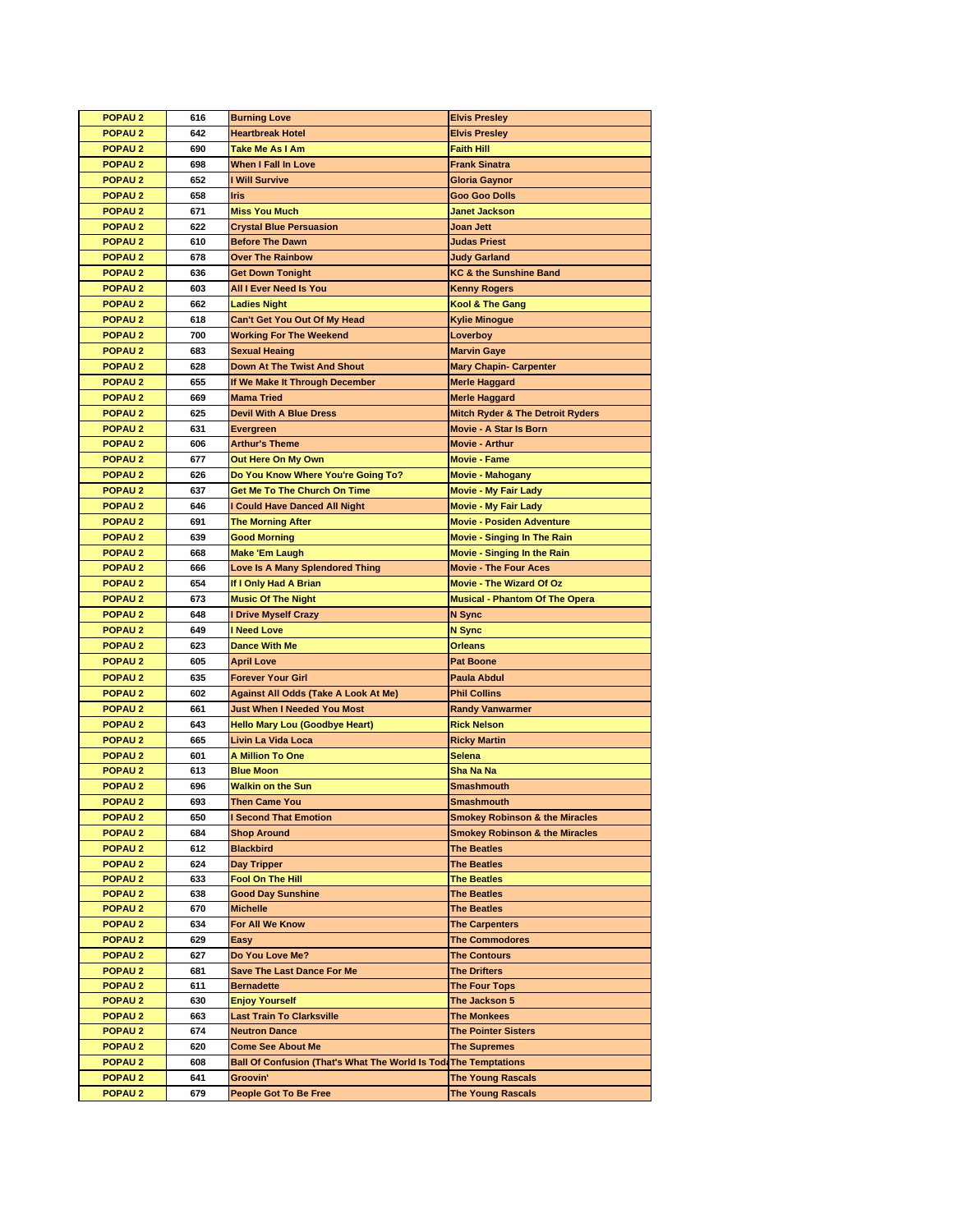| <b>POPAU2</b>      | 682 | <b>Semi Charmed Life</b>                   | <b>Third Eye Blind</b>                 |
|--------------------|-----|--------------------------------------------|----------------------------------------|
| POPAU <sub>2</sub> | 694 | <b>Those Were The Days</b>                 | TV Theme - All in The Family           |
| <b>POPAU2</b>      | 609 | <b>Ballad Of Gilligan's Island</b>         | TV Theme - Gilligans Island            |
| POPAU <sub>2</sub> | 680 | <b>Road Runner Theme</b>                   | <b>TV Theme - Merry Melodies</b>       |
| POPAU <sub>2</sub> | 672 | Movin' On Up (Theme from The Jeffersons)   | TV Theme - The Jeffersons              |
| POPAU <sub>2</sub> | 632 | <b>Everything You Want</b>                 | <b>Verical Horizon</b>                 |
| POPAU <sub>2</sub> | 621 | Crazy                                      | Willie Nelson                          |
| POPAU <sub>2</sub> | 688 | <b>Sugar Sugar</b>                         | <b>Wilson Pickett</b>                  |
| POPAU <sub>2</sub> | 685 | <b>Someone to Watch Over Me</b>            | <b>Young At Heart</b>                  |
| POPAU <sub>3</sub> | 737 | Fallin'                                    | Alicia Keys                            |
| POPAU <sub>3</sub> | 799 | <b>You Needed Me</b>                       | <b>Anne Murray</b>                     |
| POPAU <sub>3</sub> | 736 | <b>Everytime I Close My Eyes</b>           | <b>Babyface</b>                        |
| POPAU <sub>3</sub> | 754 | If I Had A Million Dollars                 |                                        |
|                    |     | <b>Macarena</b>                            | <b>Barenaked Ladies</b>                |
| POPAU <sub>3</sub> | 765 |                                            | <b>Bayside Boys</b>                    |
| POPAU <sub>3</sub> | 746 | <b>Heaven Is a Place on Earth</b>          | <b>Belinda Carlisle</b>                |
| POPAU <sub>3</sub> | 789 | <b>The Rose</b>                            | <b>Bette Midler</b>                    |
| POPAU <sub>3</sub> | 769 | <b>My Kinda Girl</b>                       | <b>Brian McKnight</b>                  |
| POPAU <sub>3</sub> | 711 | <b>Behind Closed Doors</b>                 | <b>Charlie Rich</b>                    |
| POPAU <sub>3</sub> | 750 | <b>I Found Someone</b>                     | <b>Cher</b>                            |
| POPAU <sub>3</sub> | 735 | <b>Everybody Dance</b>                     | Chic                                   |
| POPAU <sub>3</sub> | 762 | Le Freak                                   | Chic                                   |
| POPAU <sub>3</sub> | 718 | <b>Callin' Baton Rouge</b>                 | <b>Dennis Linde</b>                    |
| POPAU <sub>3</sub> | 784 | Son Of A Preacher Man                      | <b>Dusty Springfield</b>               |
| POPAU <sub>3</sub> | 779 | <b>Save Tonight</b>                        | <b>Eagle Eye Cherry</b>                |
| POPAU <sub>3</sub> | 744 | <b>Goodbye Yellow Brick Road</b>           | <b>Elton John</b>                      |
| POPAU <sub>3</sub> | 776 | <b>Philadelphia Freedom</b>                | <b>Elton John</b>                      |
| POPAU <sub>3</sub> | 717 | C.C. Rider                                 | <b>Elvis Presley</b>                   |
| POPAU <sub>3</sub> | 714 | <b>Blue Monday</b>                         | <b>Fats Domino</b>                     |
| POPAU <sub>3</sub> | 724 | <b>Come Softly To Me</b>                   | <b>Fleetwoods</b>                      |
| POPAU <sub>3</sub> | 790 | They Can't Take That Away From Me          | <b>Frank Sinatra / Robbie Williams</b> |
| POPAU <sub>3</sub> | 709 | <b>Band Of Gold</b>                        | <b>Freda Payne</b>                     |
| POPAU <sub>3</sub> | 712 | <b>Best Thing That Ever Happened To Me</b> | <b>Gladys Knight &amp; The Pips</b>    |
| POPAU <sub>3</sub> | 767 | <b>Midnight Train To Georgia</b>           | <b>Gladys Knight &amp; The Pips</b>    |
| POPAU <sub>3</sub> | 798 | <b>Wichita Lineman</b>                     | <b>Glen Campbell</b>                   |
| POPAU <sub>3</sub> | 734 | <b>Everlasting Love</b>                    | Gloria Estefan                         |
| POPAU <sub>3</sub> | 782 | Slide                                      | <b>Goo Goo Dolls</b>                   |
| POPAU <sub>3</sub> | 756 | I'm Henry VIII I Am                        | <b>Herman's Hermitts</b>               |
| POPAU <sub>3</sub> | 747 | <b>Hold My Hand</b>                        | <b>Hootie &amp; the Blowfish</b>       |
| <b>POPAU3</b>      | 774 | <b>Only Wanna Be With You</b>              | <b>Hootie &amp; The Blowfish</b>       |
| POPAU <sub>3</sub> | 763 | <b>Living In America</b>                   | <b>James Brown</b>                     |
| POPAU <sub>3</sub> | 745 | <b>Handy Man</b>                           | <b>James Taylor</b>                    |
| POPAU <sub>3</sub> | 728 | <b>Deeper Underground</b>                  | Jamiroquai                             |
| POPAU <sub>3</sub> | 797 | <b>When I Think Of You</b>                 | Janet Jackson                          |
| POPAU <sub>3</sub> | 800 | Your Body Is A Wonderland                  | John Mayer                             |
| POPAU <sub>3</sub> | 710 | <b>Begine The Begiune</b>                  | Jubilee                                |
| POPAU <sub>3</sub> | 705 | <b>Angel Of The Morning</b>                | <b>Juice Newton</b>                    |
| POPAU <sub>3</sub> | 794 | <b>Walking On Sunshine</b>                 | <b>Katrina &amp; The Waves</b>         |
| POPAU <sub>3</sub> | 778 | Ruby Don't Take Your Love To Town          | <b>Kenny Rogers</b>                    |
| POPAU <sub>3</sub> | 780 | <b>She Believes IN Me</b>                  | <b>Kenny Rogers</b>                    |
| POPAU <sub>3</sub> | 777 | <b>Rainbow Connection</b>                  | <b>Kermit The Frog</b>                 |
| POPAU <sub>3</sub> | 723 | <b>Come Into My World</b>                  | <b>Kylie Minogue</b>                   |
| POPAU <sub>3</sub> | 748 | <b>Hot Girls In Love</b>                   | Loverboy                               |
| POPAU <sub>3</sub> | 701 | <b>Ain't No Stoppin Us Now</b>             | <b>Luther Vandross</b>                 |
| POPAU <sub>3</sub> | 771 | <b>No More Drama</b>                       | <b>Mary J Blige</b>                    |
| POPAU <sub>3</sub> | 766 | <b>Man In The Mirror</b>                   | <b>Michael Jackson</b>                 |
|                    |     |                                            |                                        |
| POPAU <sub>3</sub> | 795 | <b>Wanna be Starting' Something</b>        | <b>Michael Jackson</b>                 |
| POPAU <sub>3</sub> | 742 | Get Ur Freak On                            | <b>Missy Elliott</b>                   |
| POPAU <sub>3</sub> | 722 | <b>Chitty Chitty Bang Bang</b>             | <b>Movie - Chitty Chitty Bang Bang</b> |
| POPAU <sub>3</sub> | 731 | Don't Rain On My Parade                    | <b>Movie - Funny Girl</b>              |
| POPAU <sub>3</sub> | 791 | <b>Together</b>                            | <b>Movie - Gypsy</b>                   |
| POPAU <sub>3</sub> | 783 | <b>Smoke Gets In your Eyes</b>             | Movie - Roberta                        |
| POPAU <sub>3</sub> | 781 | Singin' In The Rain                        | <b>Movie - Singing In The Rain</b>     |
| POPAU <sub>3</sub> | 729 | Ding Dong The Witch Is Dead                | <b>Movie - The Wizard Of Oz</b>        |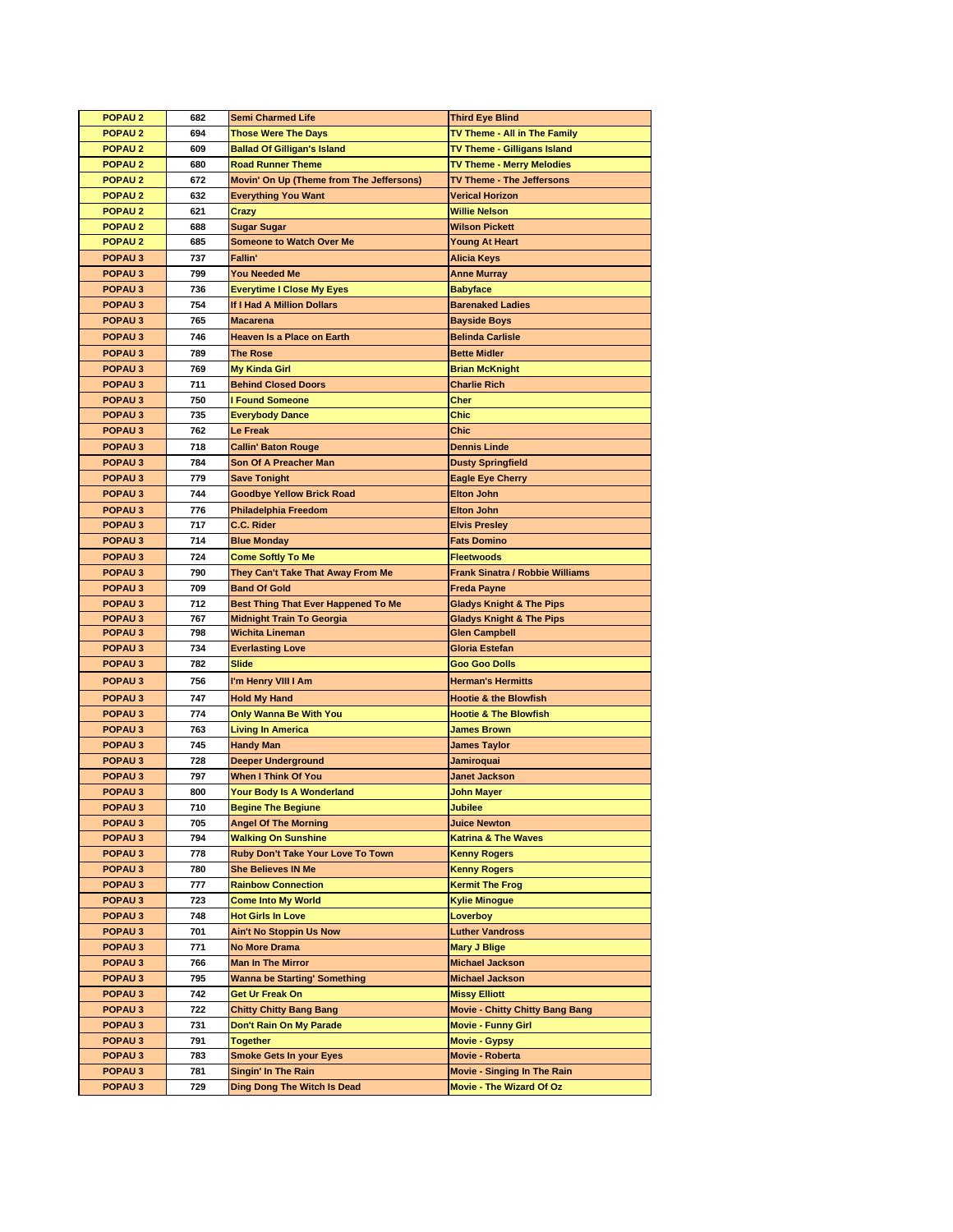| <b>POPAU3</b>                            | 772        | <b>OI Man River</b>                           | <b>Musical - Porgy &amp; Bess</b>          |
|------------------------------------------|------------|-----------------------------------------------|--------------------------------------------|
| POPAU <sub>3</sub>                       | 786        | <b>Summertime</b>                             | <b>Musical - Porgy &amp; Bess</b>          |
| <b>POPAU3</b>                            | 713        | <b>Big Spender</b>                            | <b>Musical - Sweet Charity</b>             |
| POPAU <sub>3</sub>                       | 755        | If My Friends Could See Me Now                | <b>Musical - Sweet Charity</b>             |
| POPAU <sub>3</sub>                       | 741        | <b>Get Here</b>                               | <b>Oleta Adams</b>                         |
| <b>POPAU3</b>                            | 743        | <b>Good Morning Starshine</b>                 | Oliver                                     |
| POPAU <sub>3</sub>                       | 768        | <b>Most Girls</b>                             | Pink                                       |
| POPAU <sub>3</sub>                       | 788        | <b>Take A Letter To Maria</b>                 | <b>RB</b> Greaves                          |
| <b>POPAU3</b>                            | 758        | It's The End Of The World As We Know It       | <b>REM</b>                                 |
| POPAU <sub>3</sub>                       | 764        | <b>Losing My Religion</b>                     | <b>REM</b>                                 |
| POPAU <sub>3</sub>                       | 753        | I Walk The Line Revisited                     | <b>Rodney Crowell with Johnny Cash</b>     |
| <b>POPAU3</b>                            | 760        | <b>King Of The Road</b>                       | <b>Roger Miller</b>                        |
| POPAU <sub>3</sub>                       | 720        | Car Wash                                      | <b>Rose Royce</b>                          |
| POPAU <sub>3</sub>                       | 732        | Dream Baby (How Long Must I Dream)            | <b>Roy Orbison</b>                         |
| POPAU <sub>3</sub>                       | 702        | <b>Ain't Nobody</b>                           | <b>Rufus &amp; Chaka Khan</b>              |
| POPAU <sub>3</sub>                       | 793        | <b>Underneath Your Clothes</b>                | <b>Shakira</b>                             |
| POPAU <sub>3</sub>                       | 726        | <b>Dance To The Music</b>                     | <b>Sly &amp; The Family Stone</b>          |
| POPAU <sub>3</sub>                       | 775        | <b>Pacific Coast Party</b>                    | <b>Smashmouth</b>                          |
|                                          | 770        |                                               |                                            |
| POPAU <sub>3</sub><br><b>POPAU3</b>      | 792        | My Guy<br><b>Two Princes</b>                  | <b>Smokey Robinson</b>                     |
|                                          |            |                                               | <b>Spin Doctors</b>                        |
| POPAU <sub>3</sub>                       | 716        | <b>Born To Be Wild</b>                        | <b>Steppenwolf</b><br><b>Stevie Wonder</b> |
| POPAU <sub>3</sub>                       | 738        | For Once In My Life                           |                                            |
| <b>POPAU3</b>                            | 739        | <b>Found Out About You</b>                    | <b>Sugar Ray</b>                           |
| POPAU <sub>3</sub><br>POPAU <sub>3</sub> | 715        | <b>Boogie Fever</b>                           | <b>Sylvers</b>                             |
|                                          | 704        | <b>And She Was</b>                            | <b>Talking Heads</b>                       |
| POPAU <sub>3</sub>                       | 796        | We Gotta Get Out of This Place                | <b>The Animals</b>                         |
| POPAU <sub>3</sub>                       | 721        | Cherish                                       | <b>The Association</b>                     |
| POPAU <sub>3</sub>                       | 703        | <b>All My Loving</b>                          | <b>The Beatles</b>                         |
| POPAU <sub>3</sub>                       | 730        | Do You Want To Know A Secret                  | <b>The Beatles</b>                         |
| POPAU <sub>3</sub>                       | 733        | <b>Eight Days A Week</b>                      | <b>The Beatles</b>                         |
| <b>POPAU3</b>                            | 787        | Take Me In Your Arms (Rock Me A Little While) | <b>The Doobie Brothers</b>                 |
| POPAU <sub>3</sub>                       | 706        | <b>Aquarius</b>                               | <b>The Fifth Dimension</b>                 |
| POPAU <sub>3</sub>                       | 761        | Last Night (I Didn't Get To Sleep At All)     | <b>The Fifth Dimension</b>                 |
| <b>POPAU3</b>                            | 749        | I Can't Help Myself (Sugar Pie Honey Bunch)   | <b>The Four Tops</b>                       |
| POPAU <sub>3</sub>                       | 727        | <b>Dancing Machine</b>                        | The Jackson 5                              |
| POPAU <sub>3</sub>                       | 759        | I've Got The Music In Me                      | <b>The Kiki Dee Band</b>                   |
| <b>POPAU3</b>                            | 751<br>740 | I Saw Her Again                               | The Mamas & The Papas                      |
| POPAU <sub>3</sub>                       |            | <b>Fraggle Rock</b>                           | <b>The Muppets</b>                         |
| POPAU <sub>3</sub>                       | 752        | I Think I Love You                            | <b>The Partridge Family</b>                |
| POPAU <sub>3</sub>                       | 708        | <b>Baby Love</b>                              | <b>The Supremes</b>                        |
| POPAU <sub>3</sub>                       | 725        | Creep                                         | TLC                                        |
| POPAU <sub>3</sub>                       | 785        | <b>Still The One</b>                          | <b>TV Theme - Channel Nine</b>             |
| <b>POPAU3</b>                            | 707        | <b>At This Moment</b>                         | TV Theme - Family Ties                     |
| POPAU <sub>3</sub>                       | 719        | <b>Can't Help Lovin Dat Man</b>               | various                                    |
| <b>POPAU3</b>                            | 757        | It's Raining Men                              | <b>Weather Girls</b>                       |
| POPAU <sub>3</sub>                       | 773        | On The Road Again                             | <b>Willie Nelson</b>                       |
| <b>POPAU 4</b>                           | 807        | <b>Back Where You Belong</b>                  | 38 Special                                 |
| <b>POPAU 4</b>                           | 817        | <b>Children Will Listen</b>                   | <b>Barbara Streisand</b>                   |
| POPAU 4                                  | 900        | You're The First The Last My Everything       | <b>Barry White</b>                         |
| POPAU 4                                  | 844        | <b>Have Yourself A Merry Little Christmas</b> | <b>Bing Crosby</b>                         |
| <b>POPAU 4</b>                           | 812        | <b>Blue Velvet</b>                            | <b>Bobby Vinton</b>                        |
| POPAU 4                                  | 894        | <b>Water Runs Dry</b>                         | <b>Boyz II Men</b>                         |
| POPAU 4                                  | 893        | Up On The Roof                                | <b>Carole King</b>                         |
| <b>POPAU 4</b>                           | 898        | <b>Will You Love Me Tomorrow</b>              | <b>Carole King</b>                         |
| POPAU <sub>4</sub>                       | 829        | <b>Dream Police</b>                           | <b>Cheap Trick</b>                         |
| <b>POPAU 4</b>                           | 856        | If You Want My Love                           | <b>Cheap Trick</b>                         |
| POPAU <sub>4</sub>                       | 822        | Dance Dance Dance (Yowsah)                    | Chic                                       |
| POPAU 4                                  | 841        | <b>Good Times</b>                             | <b>Chic</b>                                |
| <b>POPAU 4</b>                           | 838        | <b>Genie In A Bottle</b>                      | <b>Christina Augilera</b>                  |
| <b>POPAU 4</b>                           | 891        | <b>Time After Time</b>                        | Cyndi Lauper                               |
| POPAU 4                                  | 890        | <b>The Wanderer</b>                           | <b>Dion &amp; The Belmonts</b>             |
| <b>POPAU 4</b>                           | 847        | <b>Here You Come Again</b>                    | <b>Dolly Parton</b>                        |
| POPAU 4                                  | 849        | <b>Hot Stuff</b>                              | <b>Donna Summer</b>                        |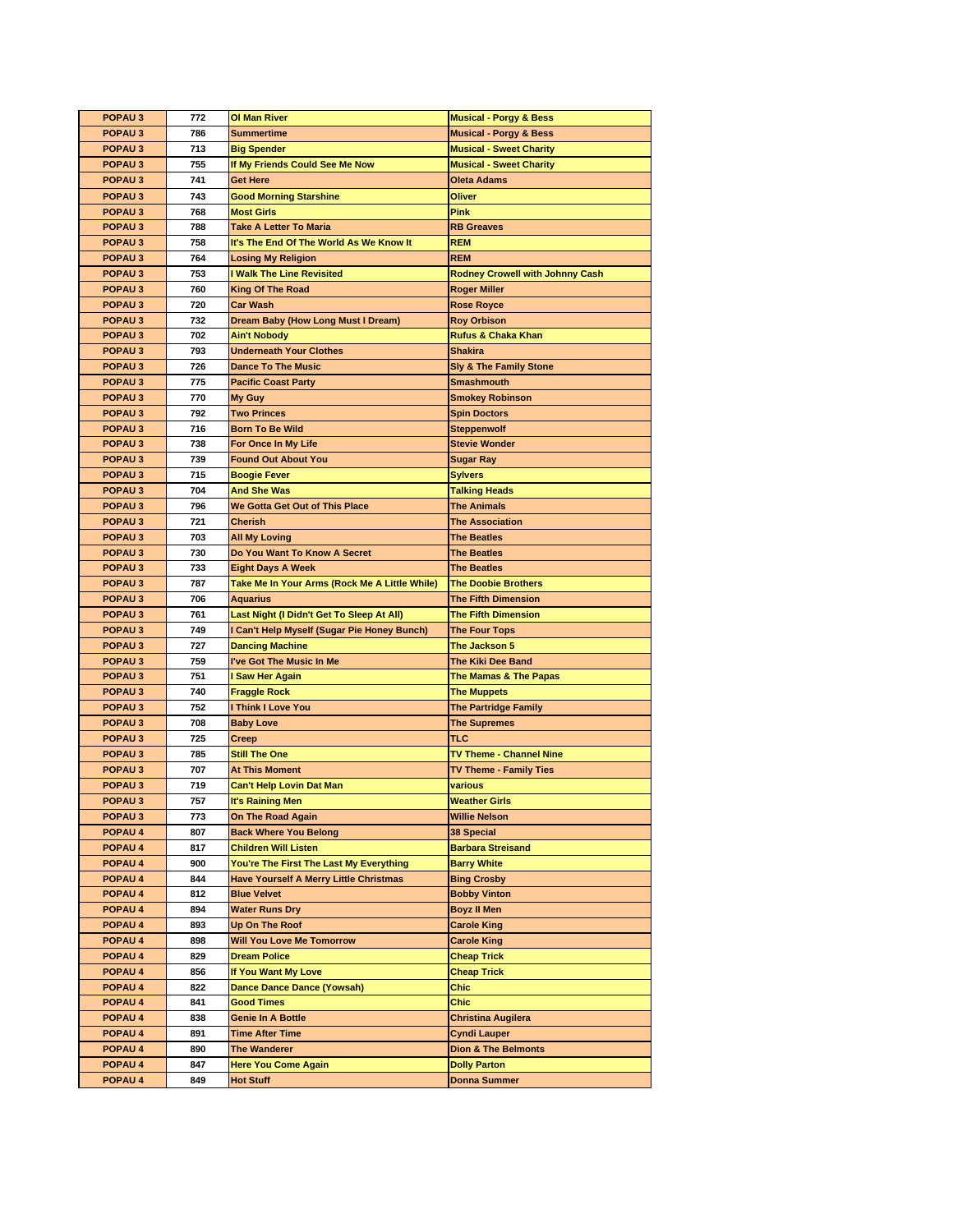| <b>POPAU 4</b>     | 866 | <b>MacArthur Park</b>                     | <b>Donna Summer</b>                                            |
|--------------------|-----|-------------------------------------------|----------------------------------------------------------------|
| POPAU <sub>4</sub> | 881 | <b>Shining Star</b>                       | <b>Earth, Wind &amp; Fire</b>                                  |
| <b>POPAU4</b>      | 878 | <b>Sacrifice</b>                          | <b>Elton John</b>                                              |
| POPAU <sub>4</sub> | 884 | <b>Sorry Seems To Be The Hardest Word</b> | <b>Elton John</b>                                              |
| POPAU <sub>4</sub> | 875 | <b>Praise You</b>                         | <b>Fatboy Slim</b>                                             |
| POPAU <sub>4</sub> | 886 | <b>Superman</b>                           | <b>Five for Fighting</b>                                       |
| POPAU <sub>4</sub> | 835 | <b>Father Figure</b>                      | <b>George Michael</b>                                          |
| POPAU <sub>4</sub> | 855 | <b>I Want Your Sex</b>                    | <b>George Michael</b>                                          |
| POPAU 4            | 845 | <b>Heart Of Rock &amp; Roll</b>           | <b>Huey Lewis &amp; The News</b>                               |
| POPAU <sub>4</sub> | 896 | What Becomes Of The Broken Hearted        | James Dean/Paul Riser/William Weatherspool                     |
| POPAU <sub>4</sub> | 824 | <b>Dead Man's Curve</b>                   | Jan & Dean                                                     |
| POPAU <sub>4</sub> | 859 | <b>Insensitive</b>                        | <b>Jann Arden</b>                                              |
| POPAU <sub>4</sub> | 843 | <b>Harper Valley PTA</b>                  | <b>Jeanne Rilev</b>                                            |
| POPAU <sub>4</sub> | 821 | <b>Crimson And Clover</b>                 | <b>Joan Jett</b>                                               |
| POPAU <sub>4</sub> | 826 | <b>Disco Lady</b>                         | <b>Johnnie Taylor</b>                                          |
| <b>POPAU4</b>      | 879 | <b>Secret Agent Man</b>                   | Johnny Rivers                                                  |
| POPAU <sub>4</sub> |     |                                           |                                                                |
|                    | 892 | <b>Trolley Song</b>                       | <b>Judy Garland</b>                                            |
| POPAU <sub>4</sub> | 816 | <b>Carry On Wayward Son</b>               | <b>Kansas</b>                                                  |
| POPAU <sub>4</sub> | 813 | <b>Boogie Shoes</b>                       | <b>KC &amp; the Sunshine Band</b><br><b>Kris Kristofferson</b> |
| POPAU <sub>4</sub> | 846 | <b>Help Me Make It Through The Night</b>  |                                                                |
| POPAU 4            | 877 | <b>Rose Garden</b>                        | <b>Lynn Anderson</b>                                           |
| <b>POPAU4</b>      | 827 | Don't Cry For ME Argentina                | <b>Madonna</b>                                                 |
| POPAU <sub>4</sub> | 802 | Ain't Nothing Like The Real Thing         | <b>Marvin Gaye &amp; Tammi Terrell</b>                         |
| <b>POPAU4</b>      | 811 | <b>Bitch</b>                              | <b>Meredith Brooks</b>                                         |
| POPAU <sub>4</sub> | 809 | <b>Ben</b>                                | <b>Michael Jackson</b>                                         |
| POPAU <sub>4</sub> | 853 | <b>Just Can't Stop Loving You</b>         | <b>Michael Jackson</b>                                         |
| <b>POPAU4</b>      | 882 | <b>Smooth Criminal</b>                    | <b>Michael Jackson</b>                                         |
| POPAU <sub>4</sub> | 880 | <b>Secret Love</b>                        | <b>Movie - Calamity Jane</b>                                   |
| POPAU <sub>4</sub> | 888 | <b>Thank Heaven for Little Girls</b>      | Movie - Gigi                                                   |
| <b>POPAU4</b>      | 873 | On A Clear Day You Can See Forever        | Movie - On A Clear Day You Can See Forever                     |
| POPAU <sub>4</sub> | 868 | <b>Merry Old Land Of Oz</b>               | <b>Movie - The Wizard Of Oz</b>                                |
| POPAU <sub>4</sub> | 895 | We're Off To See The Wizard               | <b>Movie - The Wizard Of Oz</b>                                |
| POPAU 4            | 852 | I Get A Kick Out Of You                   | <b>Musical - Anything Goes</b>                                 |
| POPAU <sub>4</sub> | 865 | <b>L-O-V-E</b>                            | <b>Nat King Cole</b>                                           |
| <b>POPAU4</b>      | 871 | <b>New Attitude</b>                       | <b>Patti LaBelle</b>                                           |
| POPAU <sub>4</sub> | 801 | <b>A Groovy Kind Of Love</b>              | <b>Phil Collins</b>                                            |
| POPAU <sub>4</sub> | 804 | Another Day In Paradise                   | <b>Phil Collins</b>                                            |
| <b>POPAU4</b>      | 834 | <b>Fake Plastic Trees</b>                 | <b>Radiohead</b>                                               |
| POPAU <sub>4</sub> | 839 | Ghostbusters**                            | Ray Parker Jr.                                                 |
| <b>POPAU4</b>      | 832 | Everybody Hurts                           | <b>REM</b>                                                     |
| POPAU <sub>4</sub> | 867 | <b>Man On The Moon</b>                    | <b>REM</b>                                                     |
| POPAU <sub>4</sub> | 840 | <b>Give It To Me Baby</b>                 | <b>Rick James</b>                                              |
| <b>POPAU4</b>      | 861 | Jessie's Girl                             | <b>Rick Springfield</b>                                        |
| POPAU <sub>4</sub> | 872 | <b>Nobody Wants To be Lonely</b>          | <b>Ricky Martin &amp; Christina Aguilera</b>                   |
| <b>POPAU4</b>      | 851 | I Didn't Mean To Turn You On              | <b>Robert Palmer</b>                                           |
| <b>POPAU 4</b>     | 820 | <b>Confessin' The Blues</b>               | <b>Rolling Stones</b>                                          |
| POPAU 4            | 863 | <b>Let's Talk About Sex</b>               | Salt & Pepa                                                    |
| <b>POPAU 4</b>     | 850 | I Could Fall In Love                      | Selena                                                         |
| POPAU 4            | 836 | For Your Eyes Only                        | <b>Sheena Easton</b>                                           |
| <b>POPAU 4</b>     | 806 | <b>Baby Got Back</b>                      | Sir Mix A Lot                                                  |
| <b>POPAU 4</b>     | 862 | Kiss Me                                   | <b>Sixpence None The Richer</b>                                |
| POPAU 4            | 833 | <b>Everyday People</b>                    | <b>Sly &amp; The Family Stone</b>                              |
| <b>POPAU 4</b>     | 803 | All Star                                  | <b>Smashmouth</b>                                              |
| <b>POPAU 4</b>     | 810 | <b>Betcha By Golly Wow</b>                | <b>Stylistics</b>                                              |
| POPAU <sub>4</sub> | 887 | <b>Tell It To My Heart</b>                | <b>Taylor Dayne</b>                                            |
| <b>POPAU 4</b>     | 815 | Can We Talk                               | <b>Tevin Campbell</b>                                          |
| <b>POPAU 4</b>     | 828 | <b>Don't Bring Me Down</b>                | <b>The Animals</b>                                             |
| POPAU 4            | 808 | Barbara Ann                               | The Beach Boys                                                 |
| <b>POPAU 4</b>     | 819 | <b>Come Together</b>                      | <b>The Beatles</b>                                             |
| <b>POPAU 4</b>     | 830 | Drive My Car                              | <b>The Beatles</b>                                             |
| POPAU 4            | 831 | <b>Eleanor Rigby</b>                      | <b>The Beatles</b>                                             |
| <b>POPAU 4</b>     | 842 | Got To Get You Into My Life               | <b>The Beatles</b>                                             |
| POPAU 4            | 874 | <b>Penny Lane</b>                         | <b>The Beatles</b>                                             |
|                    |     |                                           |                                                                |